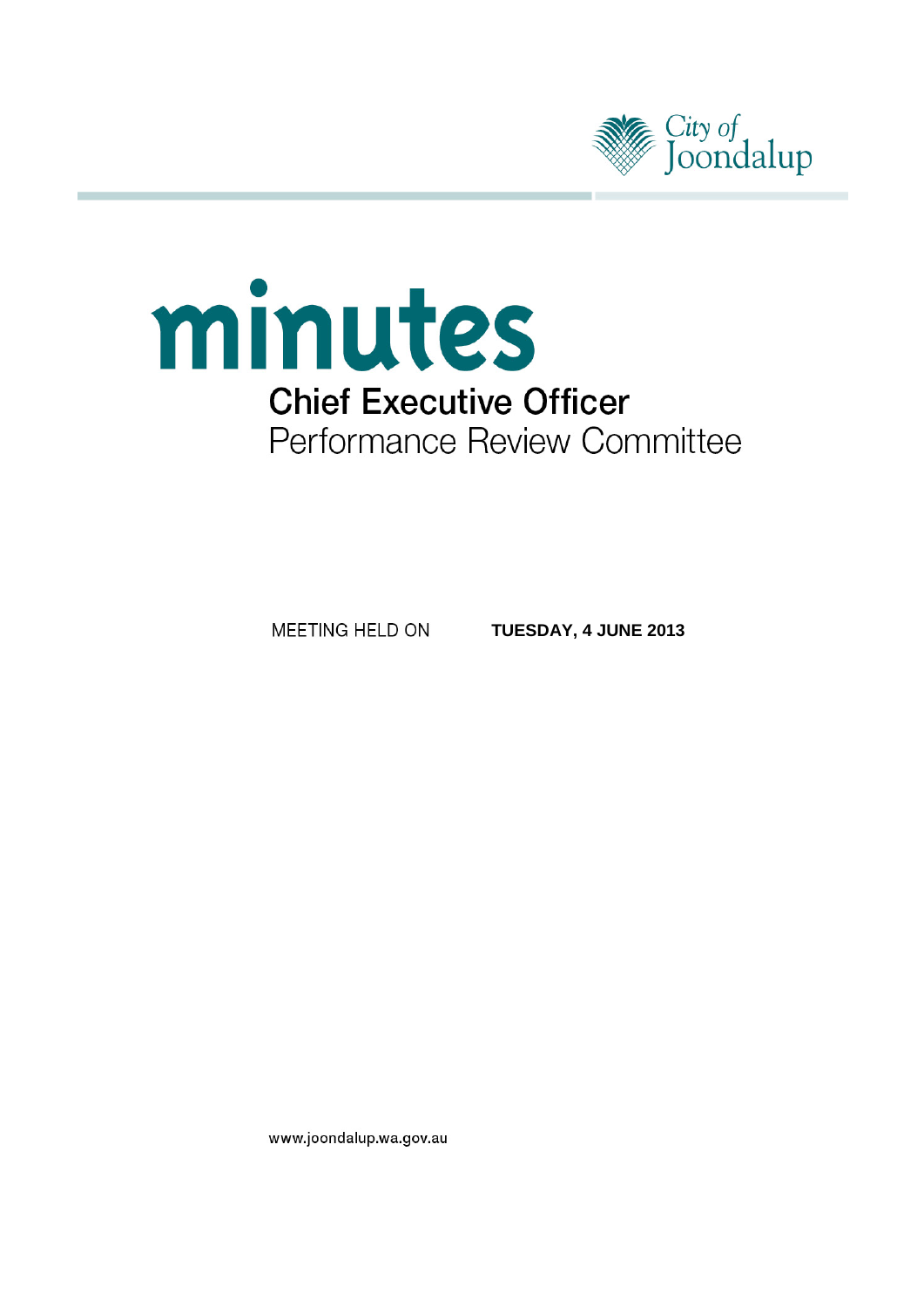# **TABLE OF CONTENTS**

| <b>Item No</b> | <b>Title</b>                                                                          | Page No |
|----------------|---------------------------------------------------------------------------------------|---------|
|                | <b>Declaration of Opening</b>                                                         | 3       |
|                | Apologies/Leave of absence                                                            | 3       |
|                | <b>Confirmation of Minutes</b>                                                        | 3       |
|                | Announcements by the Presiding Member without discussion                              | 4       |
|                | Declarations of Interest                                                              | 4       |
|                | Identification of matters for which the meeting may sit behind<br>closed doors        | 5       |
|                | Petitions and deputations                                                             | 5       |
|                | Reports                                                                               | 6       |
| 1              | Confidential - Chief Executive Officer - New Contract of<br>Employment $-$ [74574]    | 6       |
| $\overline{2}$ | Confidential - Chief Executive Officer Annual Performance<br>Review Program - [74574] | 9       |
|                | Motions of which previous notice has been given                                       | 11      |
|                | Requests for Reports for future consideration                                         | 11      |
|                | Closure                                                                               | 11      |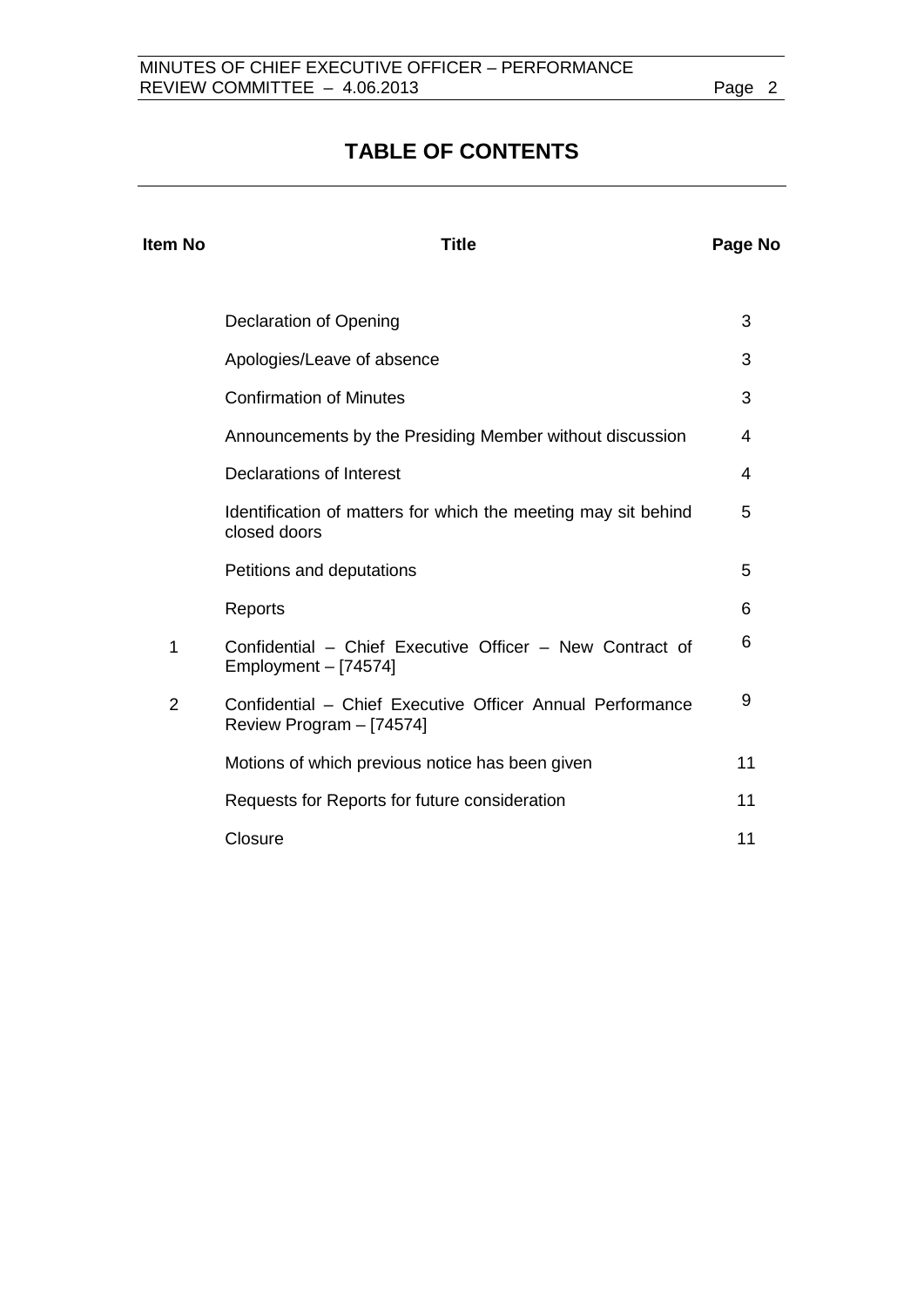# **CITY OF JOONDALUP**

## **MINUTES OF THE CHIEF EXECUTIVE OFFICER – PERFORMANCE REVIEW COMMITTEE MEETING HELD IN CONFERENCE ROOM 2, JOONDALUP CIVIC CENTRE, BOAS AVENUE, JOONDALUP ON TUESDAY, 4 JUNE 2013.**

### **ATTENDANCE**

#### **Committee Members:**

Mayor Troy Pickard *Presiding Member* Cr Geoff Amphlett, JP *Deputy Presiding Member* Cr John Chester Cr Russ Fishwick, JP *from 5.03pm* Cr Tom McLean, JP Cr Sam Thomas

## **Officers:**

| Mr Garry Hunt    | <b>Chief Executive Officer</b>     | from 5.32pm until 5.45pm        |
|------------------|------------------------------------|---------------------------------|
| Mr Mike Tidy     | <b>Director Corporate Services</b> | absent from 5.30pm until 5.32pm |
| Mr Brad Sillence | Manager Governance                 |                                 |

## <span id="page-2-0"></span>**DECLARATION OF OPENING**

The Presiding Member declared the meeting open at 5.02pm.

#### <span id="page-2-1"></span>**APOLOGIES/LEAVE OF ABSENCE**

Nil.

#### <span id="page-2-2"></span>**CONFIRMATION OF MINUTES**

## MINUTES OF THE CHIEF EXECUTIVE OFFICER – PERFORMANCE REVIEW COMMITTEE MEETING HELD ON 25 MARCH 2013

**MOVED Cr McLean, SECONDED Cr Amphlett, that the minutes of the meeting of the Chief Executive Officer – Performance Review Committee held on 25 March 2013 be confirmed as a true and correct record.**

#### **The Motion was Put and CARRIED (5/0)**

**In favour of the Motion:** Mayor Pickard, Crs Amphlett, Chester, McLean and Thomas.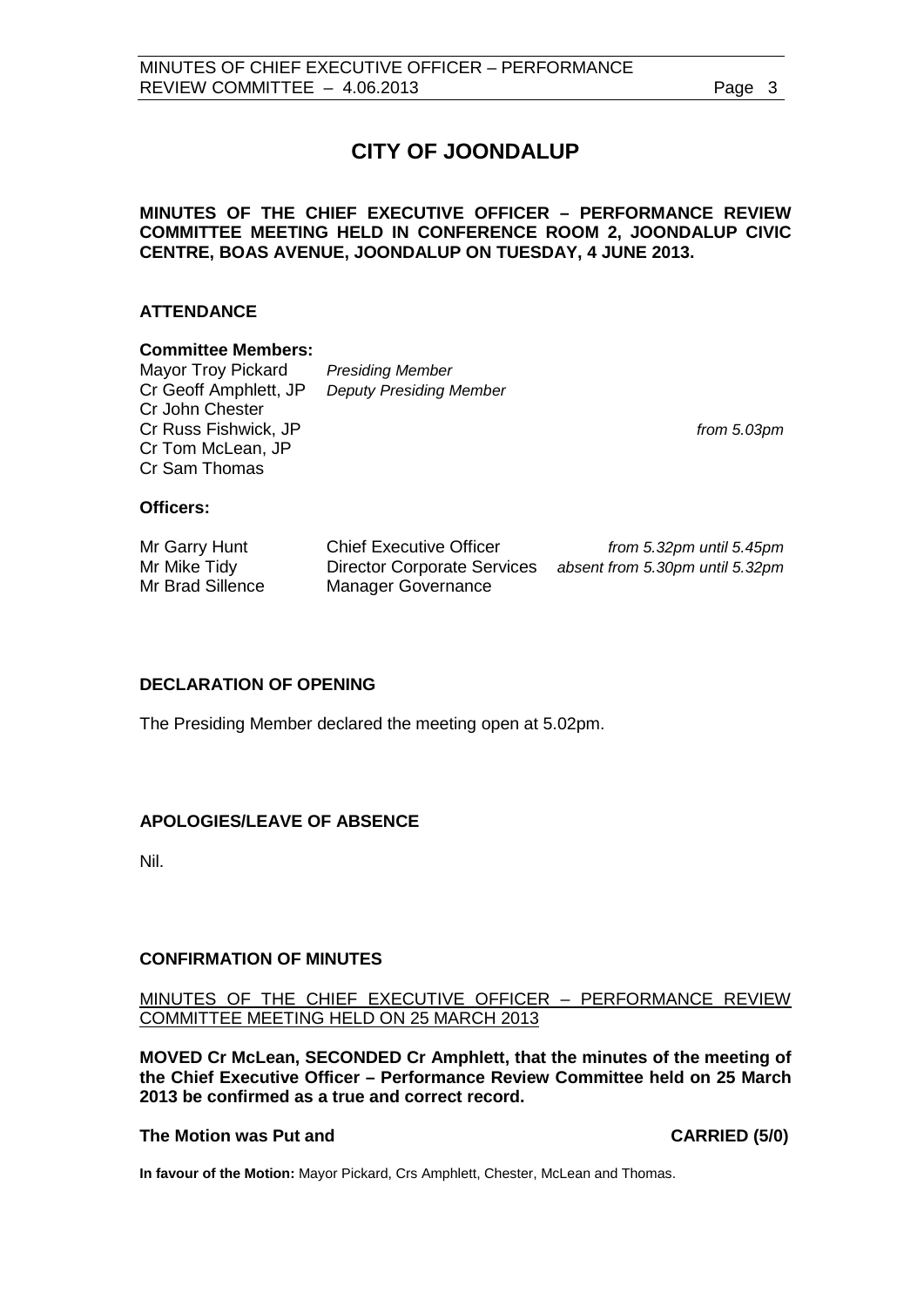## <span id="page-3-0"></span>**ANNOUNCEMENTS BY THE PRESIDING MEMBER WITHOUT DISCUSSION**

Nil.

*Cr Fishwick entered the Room, the time being 5.03pm.*

## <span id="page-3-1"></span>**DECLARATIONS OF INTEREST**

#### **Disclosure of Financial Interest**

*A declaration under this section requires that the nature of the interest must be disclosed. Consequently a member who has made a declaration must not preside,*  participate in, or be present during any discussion or decision-making procedure *relating to the matter the subject of the declaration. An employee is required to disclose their financial interest and if required to do so by the Council must disclose the extent of the interest. Employees are required to disclose their financial interests where they are required to present verbal or written reports to the Council. Employees are able to continue to provide advice to the Council in the decision making process if they have disclosed their interest.*

| <b>Name/Position</b>      | Mr Garry Hunt - Chief Executive Officer.                       |  |
|---------------------------|----------------------------------------------------------------|--|
| Item No./Subject          | Item 1 - Confidential – Chief Executive Officer - New Contract |  |
|                           | of Employment.                                                 |  |
| <b>Nature of interest</b> | Financial.                                                     |  |
| <b>Extent of Interest</b> | Mr Hunt holds the position of Chief Executive Officer.         |  |
|                           |                                                                |  |

| <b>Name/Position</b>      | Mr Garry Hunt - Chief Executive Officer.               |
|---------------------------|--------------------------------------------------------|
| <b>Item No./Subject</b>   | Item 2 - Confidential - Chief Executive Officer Annual |
|                           | Performance Review Program.                            |
| <b>Nature of interest</b> | Financial.                                             |
| <b>Extent of Interest</b> | Mr Hunt holds the position of Chief Executive Officer. |

#### **Disclosure of interest affecting impartiality**

*Elected Members (in accordance with Regulation 11 of the* Local Government [Rules of Conduct] Regulations 2007) *and employees (in accordance with the Code of Conduct*) are required to declare any interest that may affect their impartiality in *considering a matter. This declaration does not restrict any right to participate in or be present during the decision-making process. The Elected Member/employee is also encouraged to disclose the nature of the interest.*

| <b>Name/Position</b>      | Mr Mike Tidy - Director Corporate Services.                    |  |
|---------------------------|----------------------------------------------------------------|--|
| <b>Item No./Subject</b>   | Item 1 - Confidential - Chief Executive Officer - New Contract |  |
|                           | of Employment.                                                 |  |
| <b>Nature of interest</b> | Interest that may affect impartiality.                         |  |
| <b>Extent of Interest</b> | Due to the nature of his employment relationship with the      |  |
|                           | <b>Chief Executive Officer.</b>                                |  |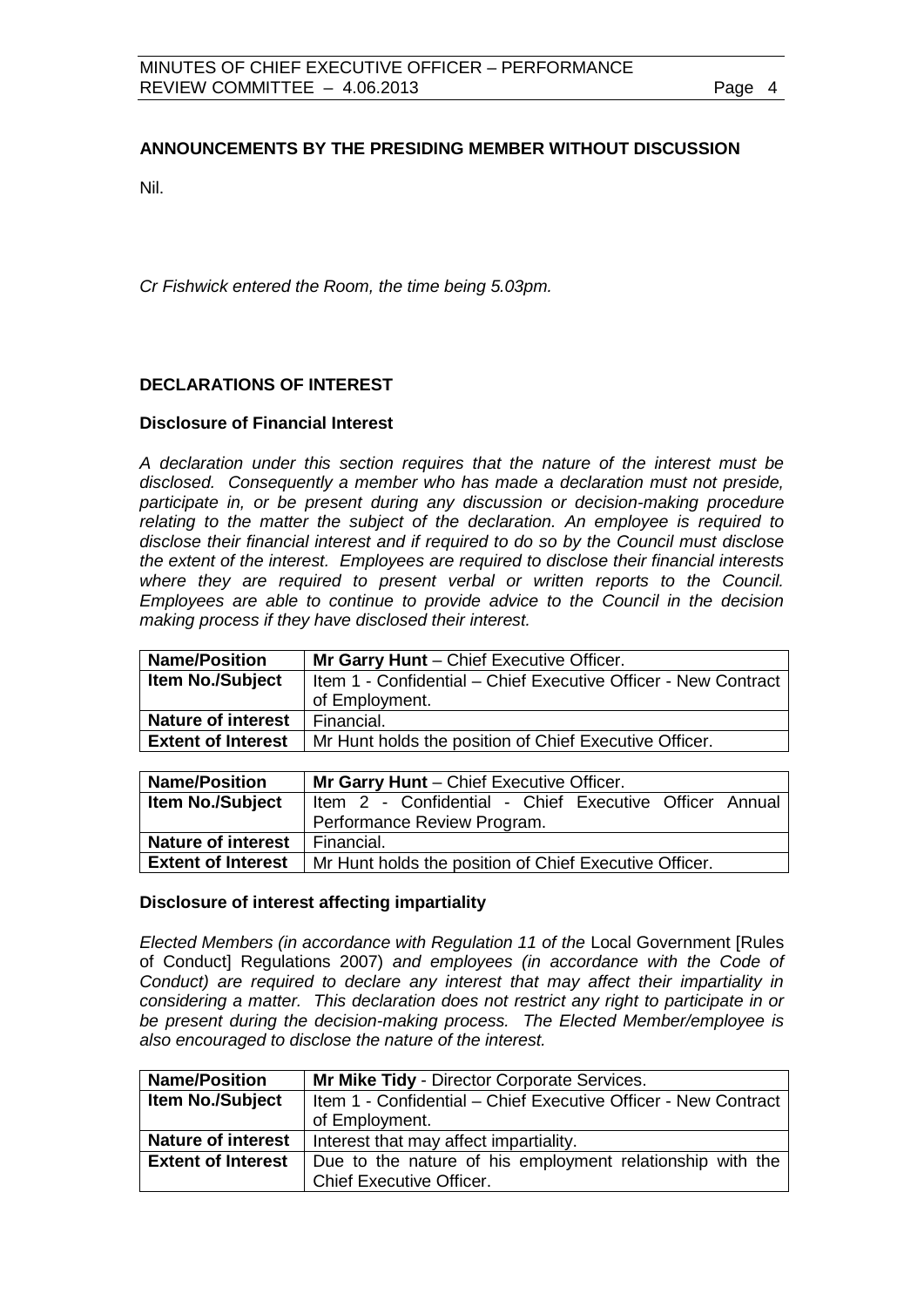| <b>Name/Position</b>      | <b>Mayor Troy Pickard.</b>                                |
|---------------------------|-----------------------------------------------------------|
| Item No./Subject          | Item 2 - Confidential - Chief Executive Officer Annual    |
|                           | Performance Review Program.                               |
| <b>Nature of interest</b> | Interest that may affect impartiality.                    |
| <b>Extent of Interest</b> | President of WALGA which operates Workplace Solutions.    |
|                           |                                                           |
|                           |                                                           |
| <b>Name/Position</b>      | Mr Mike Tidy - Director Corporate Services.               |
| Item No./Subject          | Item 2 - Confidential - Chief Executive Officer Annual    |
|                           | Performance Review Program.                               |
| <b>Nature of interest</b> | Interest that may affect impartiality.                    |
| <b>Extent of Interest</b> | Due to the nature of his employment relationship with the |

## <span id="page-4-0"></span>**IDENTIFICATION OF MATTERS FOR WHICH THE MEETING MAY SIT BEHIND CLOSED DOORS**

In accordance with Clause 76 of the City's *Standing Orders Local Law 2005*, this meeting was not open to the public.

## <span id="page-4-1"></span>**PETITIONS AND DEPUTATIONS**

Nil.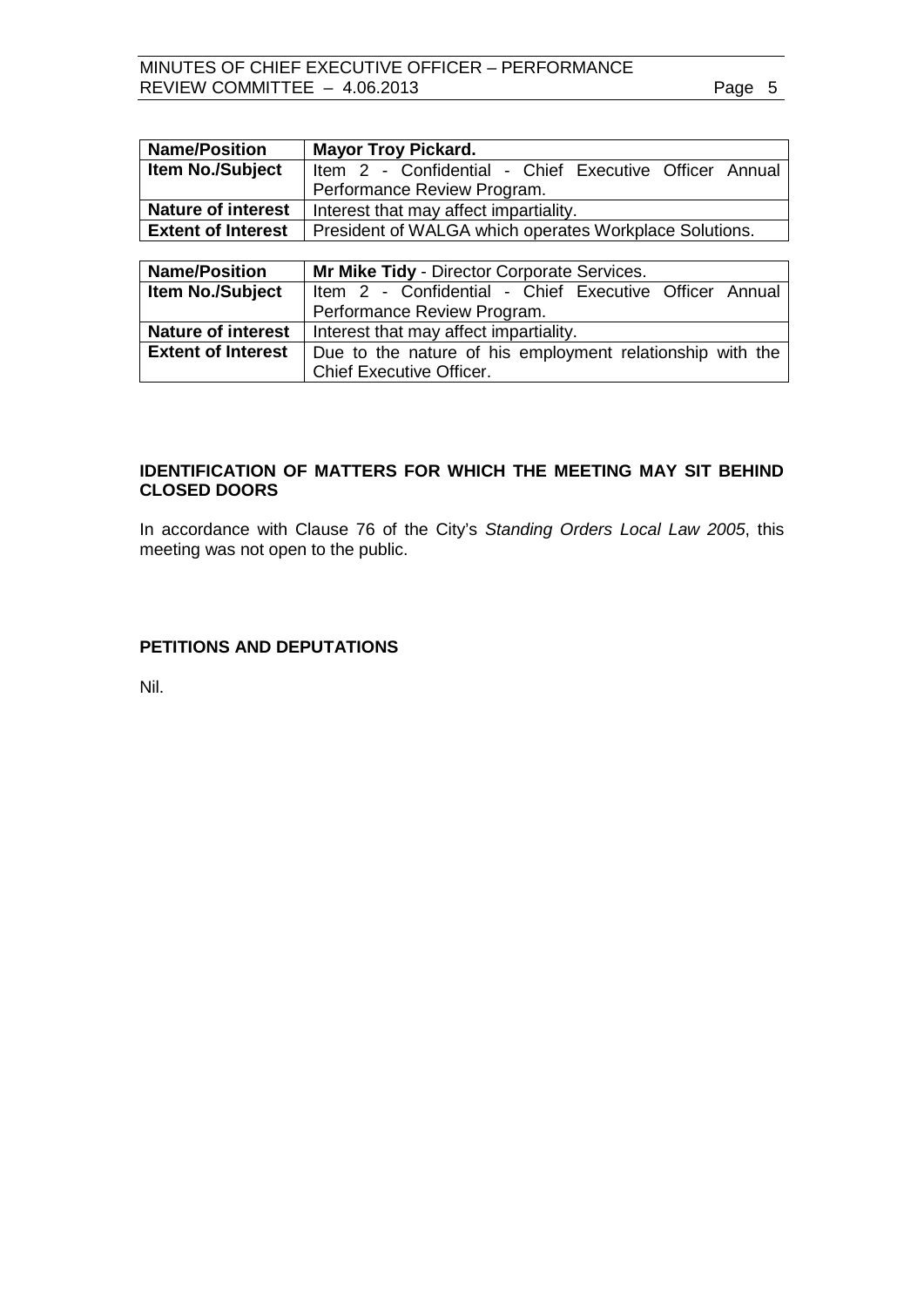## <span id="page-5-0"></span>**REPORTS**

## **Disclosure of Financial Interest**

| <b>Name/Position</b>      | Mr Garry Hunt - Chief Executive Officer.                       |
|---------------------------|----------------------------------------------------------------|
| <b>Item No./Subject</b>   | Item 1 - Confidential – Chief Executive Officer - New Contract |
|                           | of Employment.                                                 |
| <b>Nature of interest</b> | Financial.                                                     |
| <b>Extent of Interest</b> | Mr Hunt holds the position of Chief Executive Officer.         |

## **Disclosure of interest affecting impartiality**

| <b>Name/Position</b>      | <b>Mr Mike Tidy - Director Corporate Services.</b>             |  |
|---------------------------|----------------------------------------------------------------|--|
| <b>Item No./Subject</b>   | Item 1 - Confidential - Chief Executive Officer - New Contract |  |
|                           | of Employment.                                                 |  |
| <b>Nature of interest</b> | Interest that may affect impartiality.                         |  |
| <b>Extent of Interest</b> | Due to the nature of his employment relationship with the      |  |
|                           | <b>Chief Executive Officer.</b>                                |  |

# <span id="page-5-1"></span>**ITEM 1 CONFIDENTIAL – CHIEF EXECUTIVE**  - **NEW CONTRACT OF EMPLOYMENT**

| <b>WARD</b>                           | All                                       |                                                                                                                                                        |
|---------------------------------------|-------------------------------------------|--------------------------------------------------------------------------------------------------------------------------------------------------------|
| <b>RESPONSIBLE</b><br><b>DIRECTOR</b> | Mr Mike Tidy<br><b>Corporate Services</b> |                                                                                                                                                        |
| <b>FILE NUMBER</b>                    | 74574, 101515                             |                                                                                                                                                        |
| <b>ATTACHMENT</b>                     | Attachment 1                              | Draft new Employment Contract<br>of the Chief Executive Officer for<br>the City of Joondalup (with track<br>changes and no schedules)                  |
|                                       | Attachment 2                              | Adopted<br>2012-13<br>Key<br>Performance<br>Indicators<br>with<br>track<br>changes<br>showing<br>additions<br>and<br>proposed<br>deletions for 2013-14 |
|                                       | Attachment 3                              | Key Performance Indicators with<br>2013-14 additions and deletions<br>accepted but format unchanged                                                    |
|                                       | Attachment 4                              | Draft 2013-14 Key Performance<br>Indicators in<br>format<br>new<br>comprising Indicators, Measures<br>and Deliverables                                 |
|                                       | Attachment 5                              | Draft New Employment Contract<br>of the Chief Executive Officer for<br>the City of Joondalup<br>(with<br>schedules)                                    |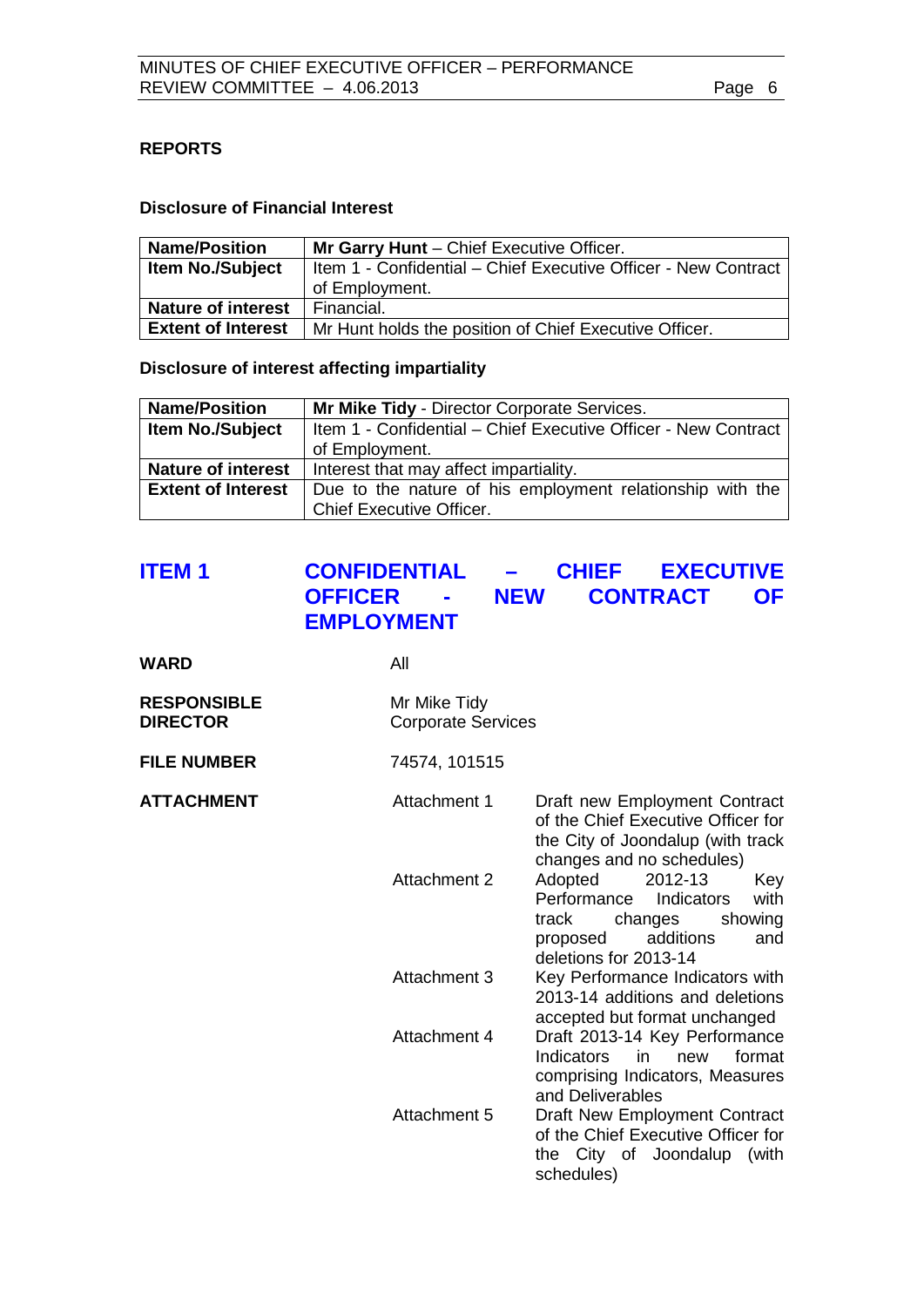*(Please Note: These attachments are confidential and will appear in the official Minute Book only)*

## **AUTHORITY / DISCRETION** Executive - The substantial direction setting and oversight role of Council, such as adopting plans<br>and reports, accepting tenders, directing and reports, accepting tenders, directing operations, setting and amending budgets.

This report is confidential in accordance with Section 5.23(2)(a) of the *Local Government Act 1995*, which also permits the meeting to be closed to the public for business relating to the following:

*a matter affecting an employee.*

A full report was provided to Elected Members under separate cover. The report is not for publication.

#### **VOTING REQUIREMENTS**

Absolute Majority.

*The Director Corporate Services, left the Room, the time being 5.30pm.*

*The Director Corporate Services and the Chief Executive Officer entered the Room, the time being 5.32pm. The Chief Executive Officer declared his interest.*

*The Chief Executive Officer left to Room, the time being 5.45pm.* 

#### **OFFICER'S RECOMMENDATION**

That Council:

- 1 APPROVES the Key Performance Indicators for 2013-14 as set out in Attachment 4 to this Report (marked Confidential);
- 2 BY AN ABSOLUTE MAJORITY is SATISFIED, in accordance with the requirements of section 5.36(2)(b) of the *Local Government Act 1995*, with the provisions of the new proposed Employment Contract of the Chief Executive Officer for the City of Joondalup as set out in Attachment 5 to this Report (marked Confidential) appended hereto in the official Minute Book;
- 3 RE-APPOINTS Garry George Hunt as Chief Executive Officer of the City of Joondalup on the Employment Contract of the Chief Executive Officer for the City of Joondalup referred to in Part 2 above for a term of four years commencing 26 June 2013;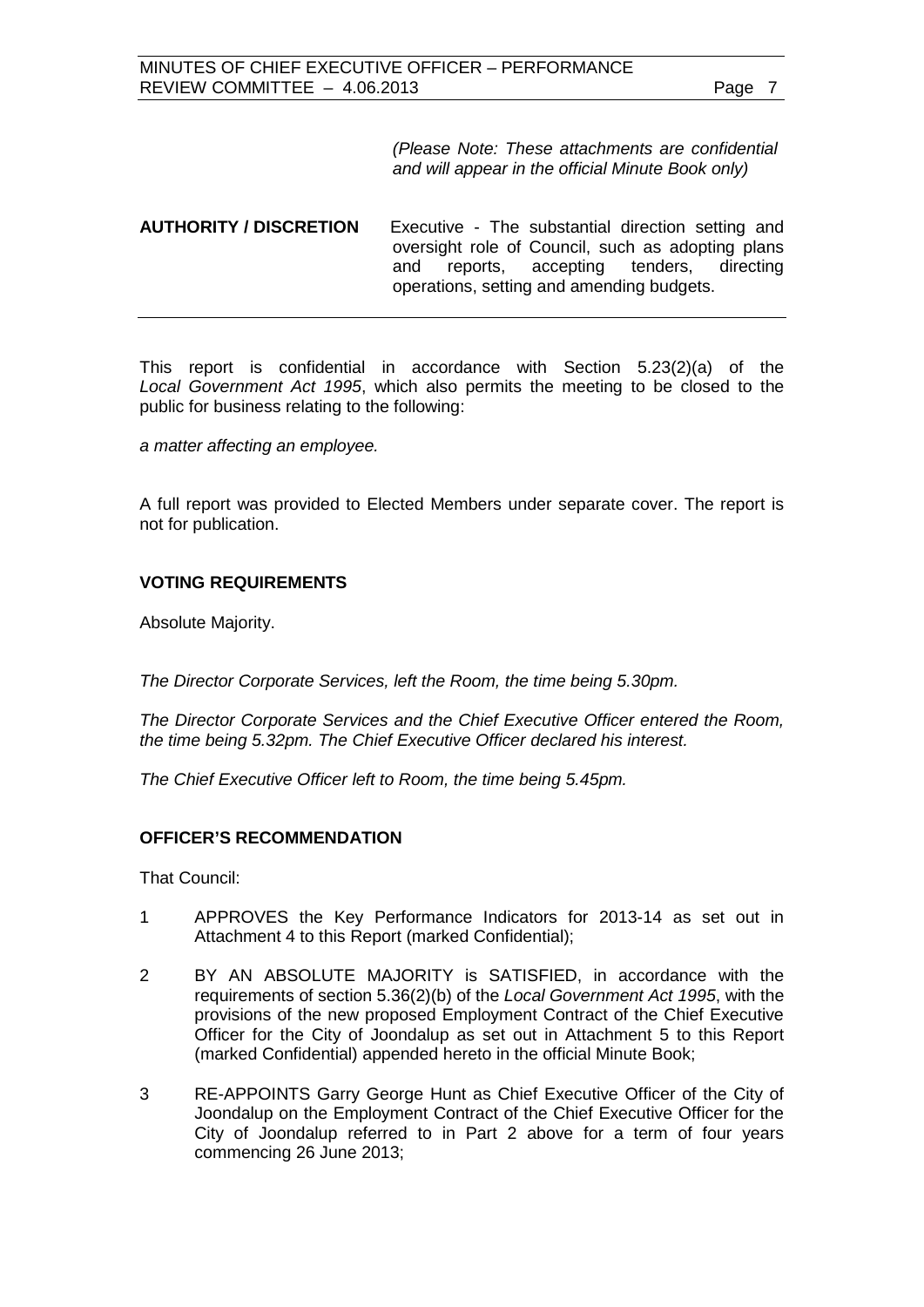4 AUTHORISES the Mayor and Director Corporate Services to prepare and execute the necessary documents to give effect to the re-appointment in Part 3 above.

#### **MOVED Cr Chester, SECONDED Cr Fishwick that Council:**

- **1 APPROVES the Key Performance Indicators for 2013-14 as set out in Attachment 4 to this Report (marked Confidential) as amended;**
- **2 BY AN ABSOLUTE MAJORITY is SATISFIED, in accordance with the requirements of section 5.36(2)(b) of the** *Local Government Act 1995***, with the provisions of the new proposed Employment Contract of the Chief Executive Officer for the City of Joondalup as set out in Attachment 5 to this Report (marked Confidential) appended hereto in the official Minute Book;**
- **3 RE-APPOINTS Garry George Hunt as Chief Executive Officer of the City of Joondalup on the Employment Contract of the Chief Executive Officer for the City of Joondalup referred to in Part 2 above for a term of four years commencing 26 June 2013;**
- **4 AUTHORISES the Mayor and Director Corporate Services to prepare and execute the necessary documents to give effect to the re-appointment in Part 3 above.**

#### **The Motion was Put and CARRIED (6/0)**

**In favour of the Motion:** Mayor Pickard, Crs Amphlett, Chester, Fishwick, McLean and Thomas.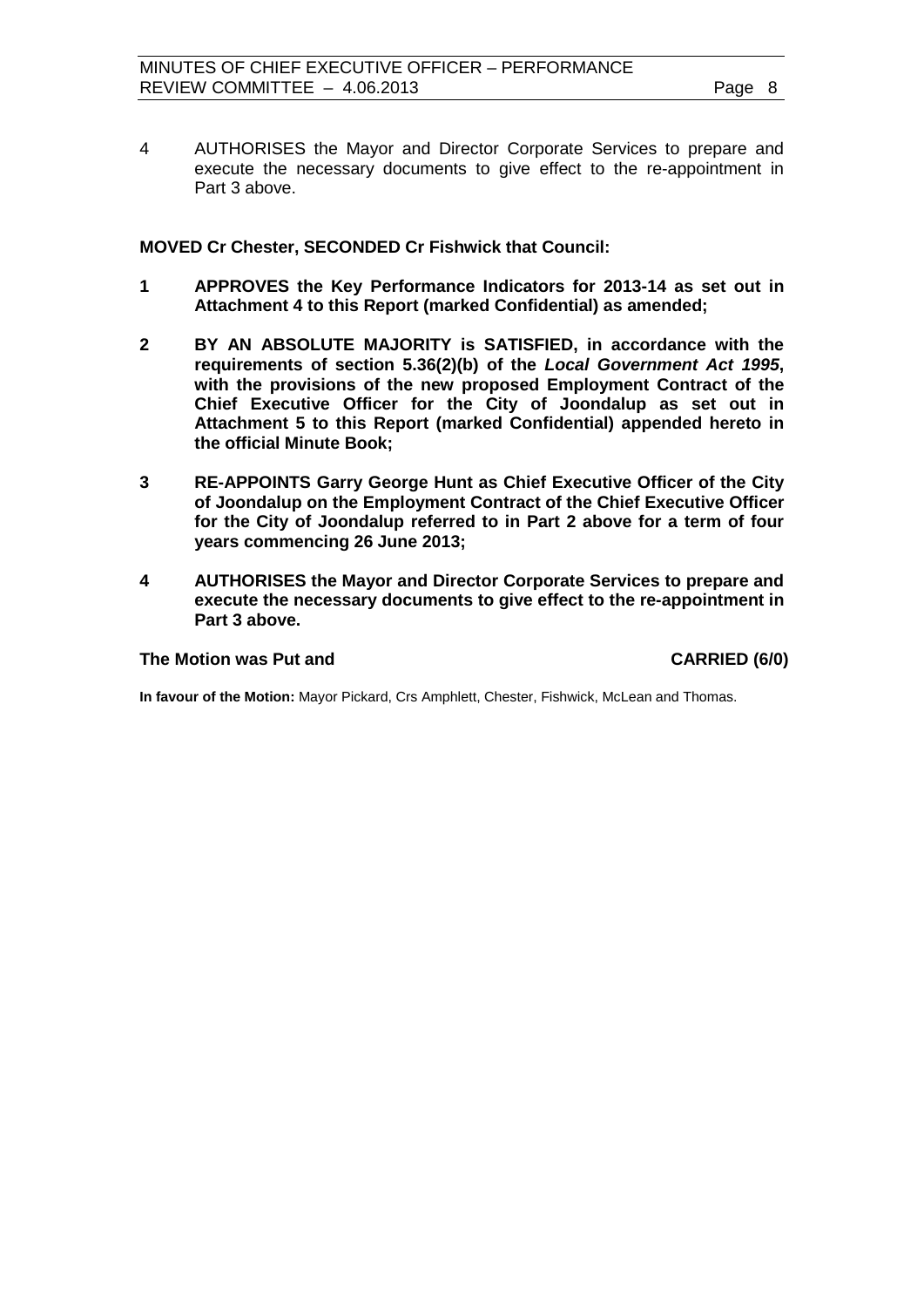## **Disclosure of Financial Interest**

| <b>Name/Position</b>      | Mr Garry Hunt - Chief Executive Officer.               |
|---------------------------|--------------------------------------------------------|
| <b>Item No./Subject</b>   | Item 2 - Confidential - Chief Executive Officer Annual |
|                           | Performance Review Program.                            |
| <b>Nature of interest</b> | Financial.                                             |
| <b>Extent of Interest</b> | Mr Hunt holds the position of Chief Executive Officer. |

## **Disclosure of interests affecting impartiality**

| <b>Name/Position</b>      | <b>Mayor Troy Pickard</b>                              |
|---------------------------|--------------------------------------------------------|
| <b>Item No./Subject</b>   | Item 2 - Confidential - Chief Executive Officer Annual |
|                           | Performance Review Program.                            |
| <b>Nature of interest</b> | Interest that may affect impartiality.                 |
| <b>Extent of Interest</b> | President of WALGA which operates Workplace Solutions. |

| <b>Name/Position</b>      | Mr Mike Tidy - Director Corporate Services.               |  |
|---------------------------|-----------------------------------------------------------|--|
| <b>Item No./Subject</b>   | Item 2 - Confidential - Chief Executive Officer Annual    |  |
|                           | Performance Review Program.                               |  |
| <b>Nature of interest</b> | Interest that may affect impartiality.                    |  |
| <b>Extent of Interest</b> | Due to the nature of his employment relationship with the |  |
|                           | <b>Chief Executive Officer.</b>                           |  |

## <span id="page-8-0"></span>**ITEM 2 CONFIDENTIAL - CHIEF EXECUTIVE OFFICER ANNUAL PERFORMANCE REVIEW PROGRAM**

| <b>RESPONSIBLE</b> | Mr Mike Tidy              |
|--------------------|---------------------------|
| <b>DIRECTOR</b>    | <b>Corporate Services</b> |

**FILE NUMBER** 74574, 101515

**WARD** All

| <b>ATTACHMENT</b> | Attachment 1 | Clauses 11 and 12.10 of the                       |
|-------------------|--------------|---------------------------------------------------|
|                   |              | Employment Contract of the                        |
|                   |              | Chief Executive Officer for the                   |
|                   |              | City of Joondalup                                 |
|                   | Attachment 2 | Executive<br>Officer<br>Chief                     |
|                   |              | Performance Review                                |
|                   |              | Timetable 2012                                    |
|                   | Attachment 3 | Chief Executive Officer<br>Key                    |
|                   |              | Performance Indicators 2012-13                    |
|                   |              | (Please Note: These attachments are confidential  |
|                   |              | and will appear in the official Minute Book only) |
|                   |              |                                                   |

**AUTHORITY / DISCRETION** Executive - The substantial direction setting and oversight role of Council, such as adopting plans<br>and reports, accepting tenders, directing and reports, accepting operations, setting and amending budgets.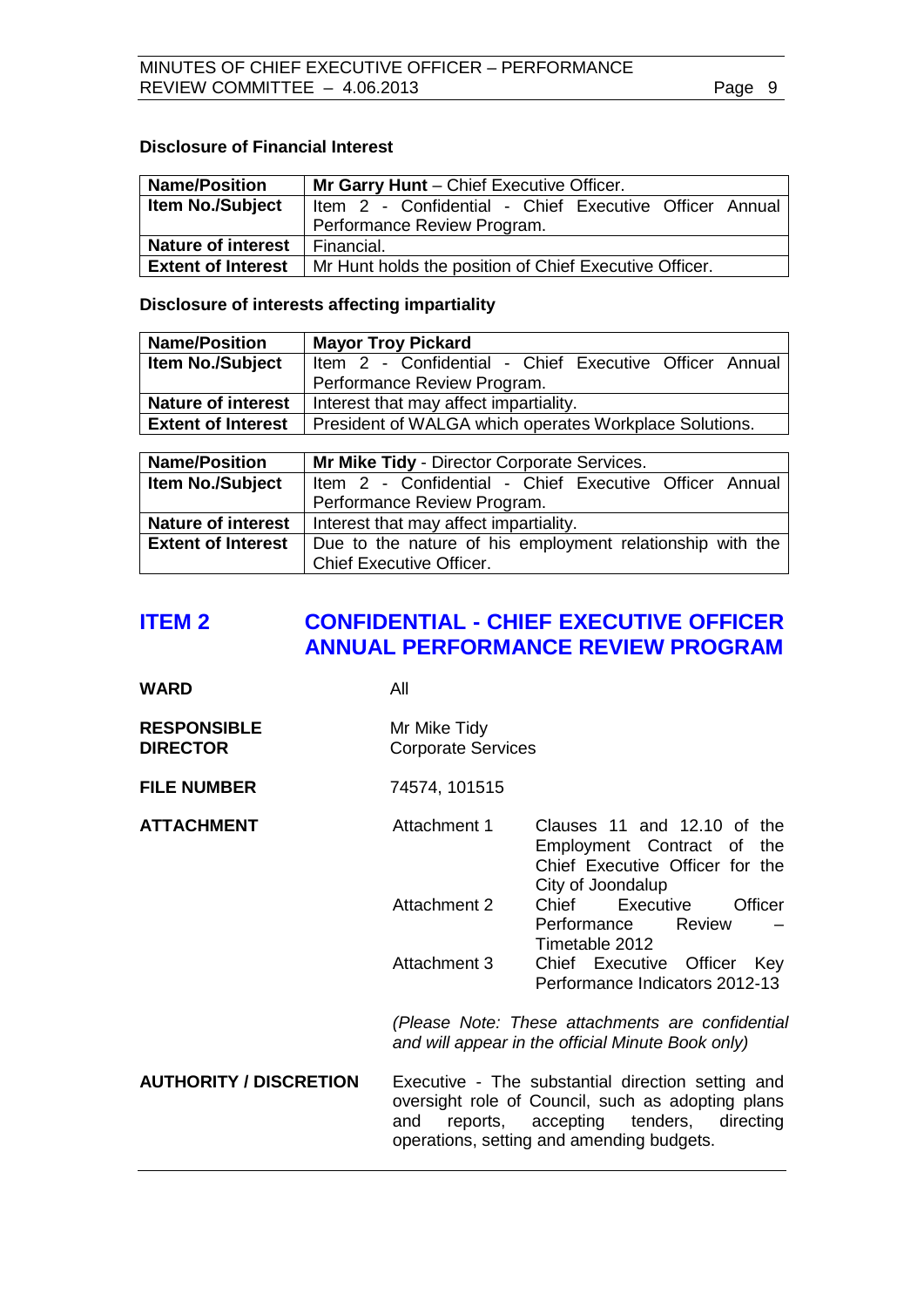This report is confidential in accordance with Section 5.23(2)(a) of the *Local Government Act 1995*, which also permits the meeting to be closed to the public for business relating to the following:

*a matter affecting an employee.*

A full report was provided to Elected Members under separate cover. The report is not for publication.

## **VOTING REQUIREMENTS**

Absolute Majority.

**MOVED Cr Fishwick, SECONDED Cr Amphlett that the Chief Executive Officer – Performance Review Committee:**

- **1 APPROVES the timetable for the performance review of the Chief Executive Officer and sets the date for the formal performance review interview as Monday 2 September 2013;**
- **2 REQUESTS Workplace Solutions (John Phillips) be appointed as the external and independent HR expert for the Chief Executive Officer Performance Review Committee to consult with and seek guidance from and to facilitate the review of the Chief Executive Officer's performance;**
- **3 NOTES that in a separate report on this agenda, the Chief Executive Officer Performance Review Committee will consider a recommendation proposing a new Employment Contract of the Chief Executive Officer for the City of Joondalup which will include new KPIs and there is therefore no requirement to set KPIs for 2013-14 as part of this performance review of the Chief Executive Officer;**
- **4 ENDORSES the process of undertaking the annual salary review at the same meeting as its consideration of the Concluded Annual Performance Review Report;**
- **5 BY AN ABSOLUTE MAJORITY REVOKES the meeting date from the decision of the Chief Executive Officer – Performance Review Committee made at its meeting held on 25 March 2013 (Item 1) as follows:**

*"5.30pm on Tuesday, 25 June 2013".*

#### **The Motion was Put and CARRIED (6/0)**

**In favour of the Motion:** Mayor Pickard, Crs Amphlett, Chester, Fishwick, McLean and Thomas.